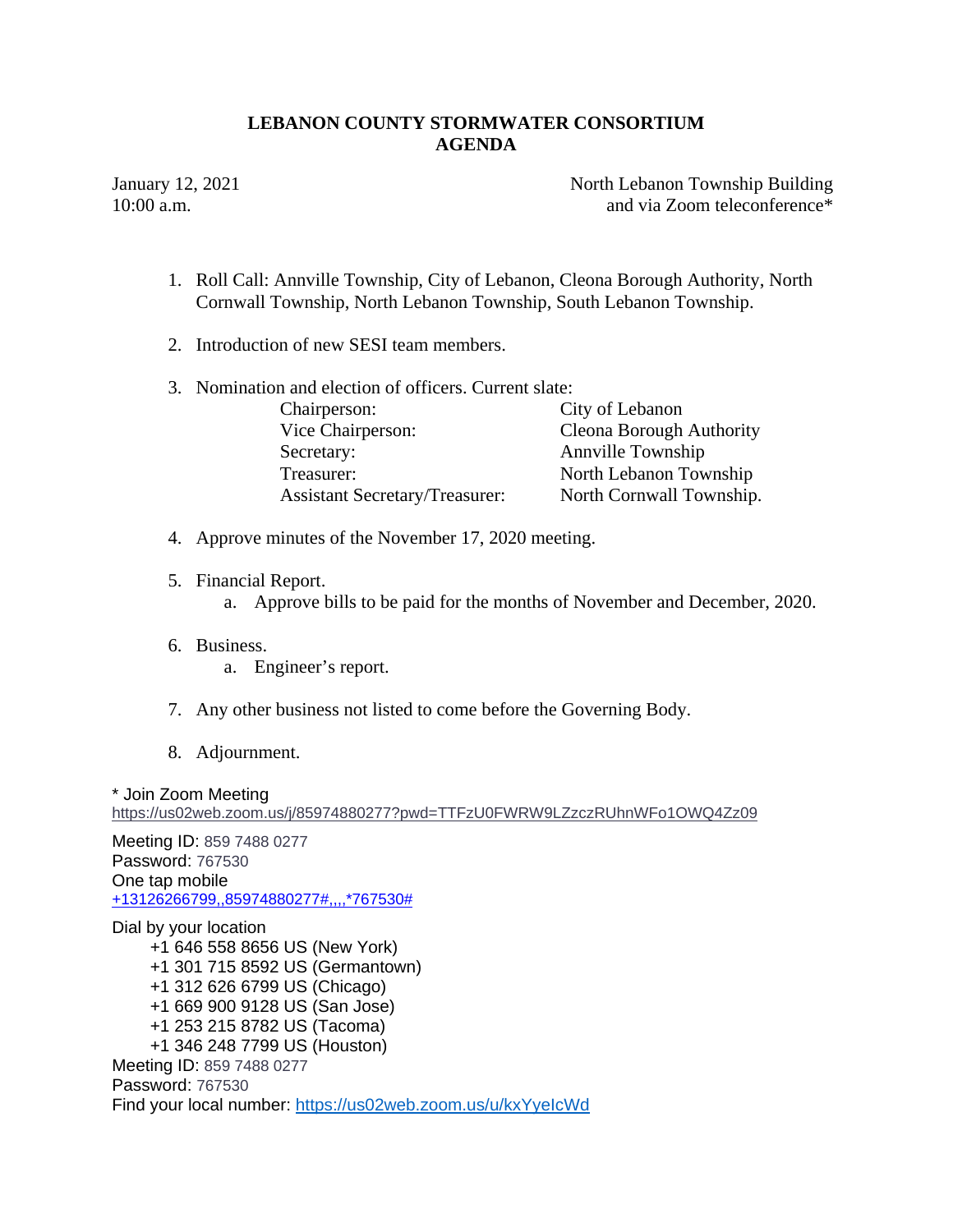February 16, 2021 North Lebanon Township Building 10:00 a.m. **and via Zoom teleconference**\*

- 1. Roll Call: Annville Township, City of Lebanon, Cleona Borough Authority, North Cornwall Township, North Lebanon Township, South Lebanon Township.
- 2. Approve minutes of the January 12, 2021 meeting.
- 3. Financial Report.
- 4. Business.
	- a. Engineer's report.
- 5. Any other business not listed to come before the Governing Body.
- 6. Adjournment.

\* Join Zoom Meeting

https://us02web.zoom.us/j/86259721402?pwd=WDNkQWJiTWhpb0pTUVFna0JGYTlidz09

Meeting ID: 862 5972 1402 Password: 966535 One tap mobile +16465588656,,86259721402#,,,,\*966535#

Dial by your location +1 646 558 8656 US (New York) +1 301 715 8592 US (Germantown) +1 312 626 6799 US (Chicago) +1 669 900 9128 US (San Jose) +1 253 215 8782 US (Tacoma) +1 346 248 7799 US (Houston) Meeting ID: 862 5972 1402 Password: 966535 Find your local number: https://us02web.zoom.us/u/kxYyeIcWd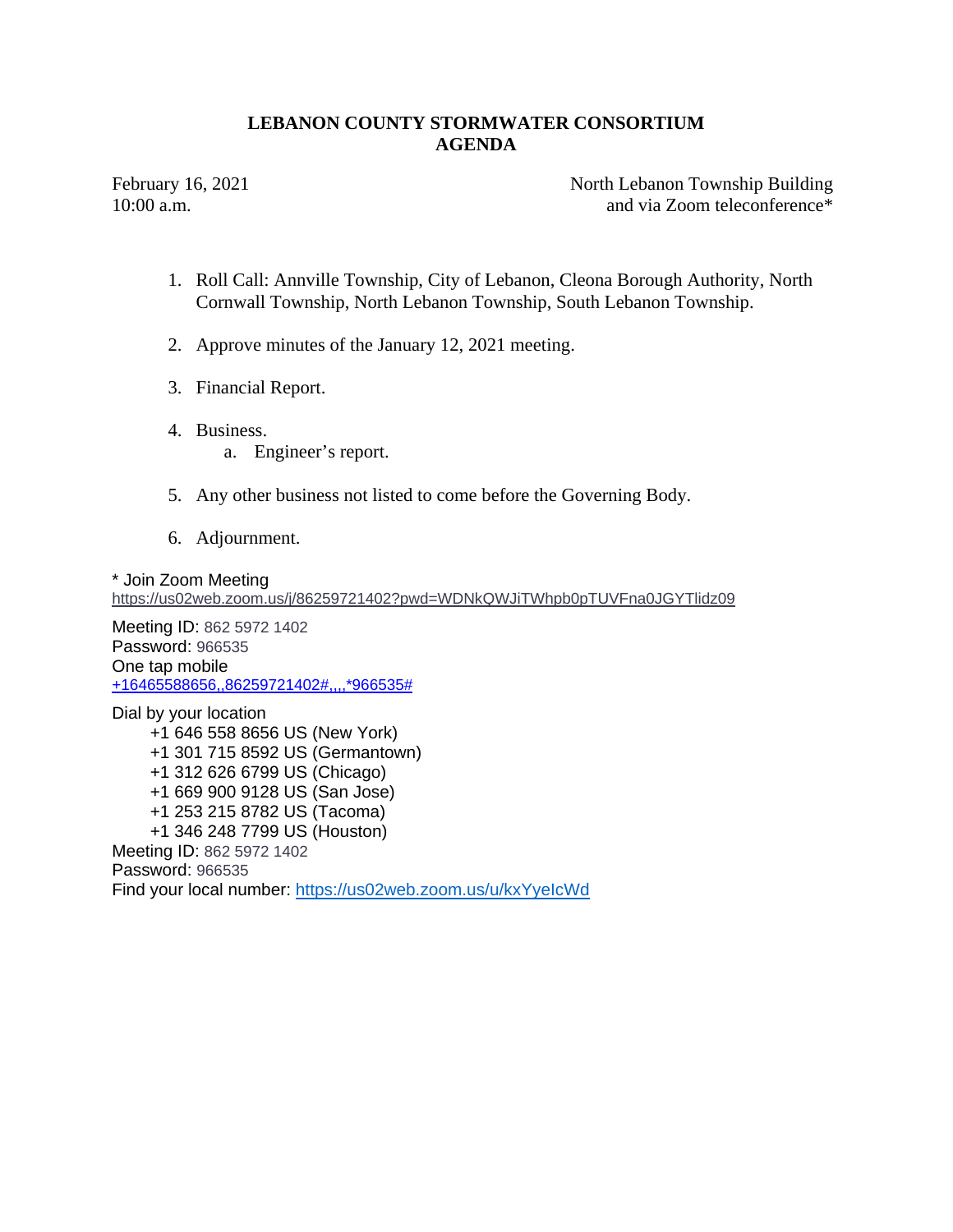March 16, 2021 North Lebanon Township Building 10:00 a.m. **and via Zoom teleconference**\*

- 1. Roll Call: Annville Township, City of Lebanon, Cleona Borough Authority, North Cornwall Township, North Lebanon Township, South Lebanon Township.
- 2. Approve minutes of the February 16, 2021 meeting.
- 3. Financial Report.
	- a. Bills to be paid.
	- b. Audit.
- 4. Business.
	- a. Engineer's report.
- 5. Any other business not listed to come before the Governing Body.
- 6. Adjournment.

\* Join Zoom Meeting https://us02web.zoom.us/j/86259721402?pwd=WDNkQWJiTWhpb0pTUVFna0JGYTlidz09

Meeting ID: 862 5972 1402 Password: 966535 One tap mobile +16465588656,,86259721402#,,,,\*966535#

Dial by your location +1 646 558 8656 US (New York) +1 301 715 8592 US (Germantown) +1 312 626 6799 US (Chicago) +1 669 900 9128 US (San Jose) +1 253 215 8782 US (Tacoma) +1 346 248 7799 US (Houston) Meeting ID: 862 5972 1402 Password: 966535 Find your local number: https://us02web.zoom.us/u/kxYyeIcWd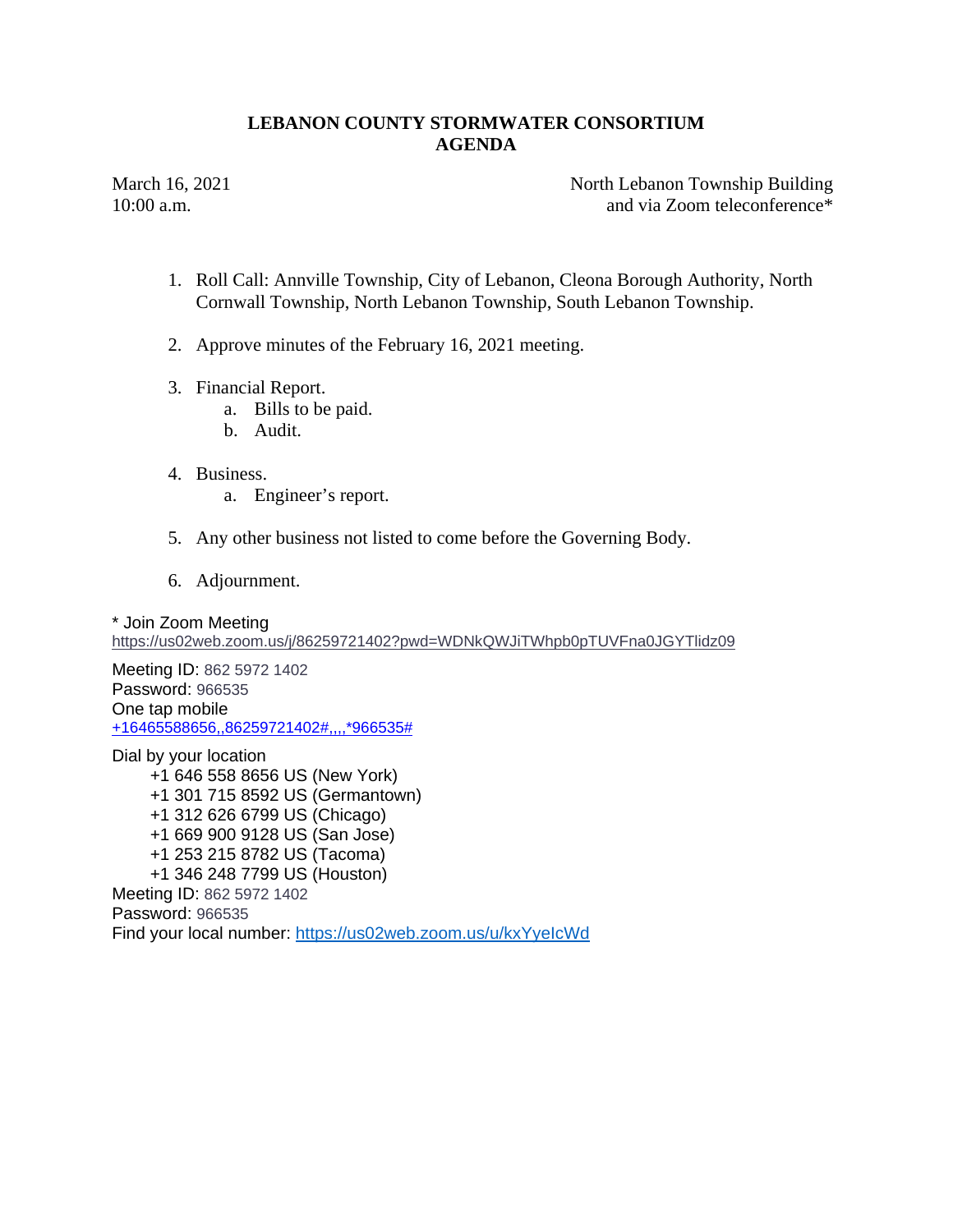April 13, 2021 **North Lebanon Township Building** 10:00 a.m. **and via Zoom teleconference**\*

- 1. Roll Call: Annville Township, City of Lebanon, Cleona Borough Authority, North Cornwall Township, North Lebanon Township, South Lebanon Township.
- 2. Approve minutes of the March 16, 2021 meeting.
- 3. Financial Report.
	- a. Bills to be paid.
- 4. Business.
	- a. Stifel Presentation: Sonia Gross and Mike Battistelli.
	- b. Land Studies assessment.
	- c. Contact letter and brochures for basins and streambank projects.
	- d. Engineer's report.
	- e. Meetings location.
- 5. Any other business not listed to come before the Governing Body.
- 6. Adjournment.

### \* Join Zoom Meeting

https://us02web.zoom.us/j/88489554551?pwd=c0JzWExpYWJsOFNZc25JS3hBNzc4UT09

Meeting ID: 884 8955 4551 Password: 378648 One tap mobile +16465588656,,88489554551#,,,,\*378648#

Dial by your location +1 646 558 8656 US (New York) +1 301 715 8592 US (Germantown) +1 312 626 6799 US (Chicago) +1 669 900 9128 US (San Jose) +1 253 215 8782 US (Tacoma) +1 346 248 7799 US (Houston) Meeting ID: 884 8955 4551 Password: 378648 Find your local number: https://us02web.zoom.us/u/kxYyeIcWd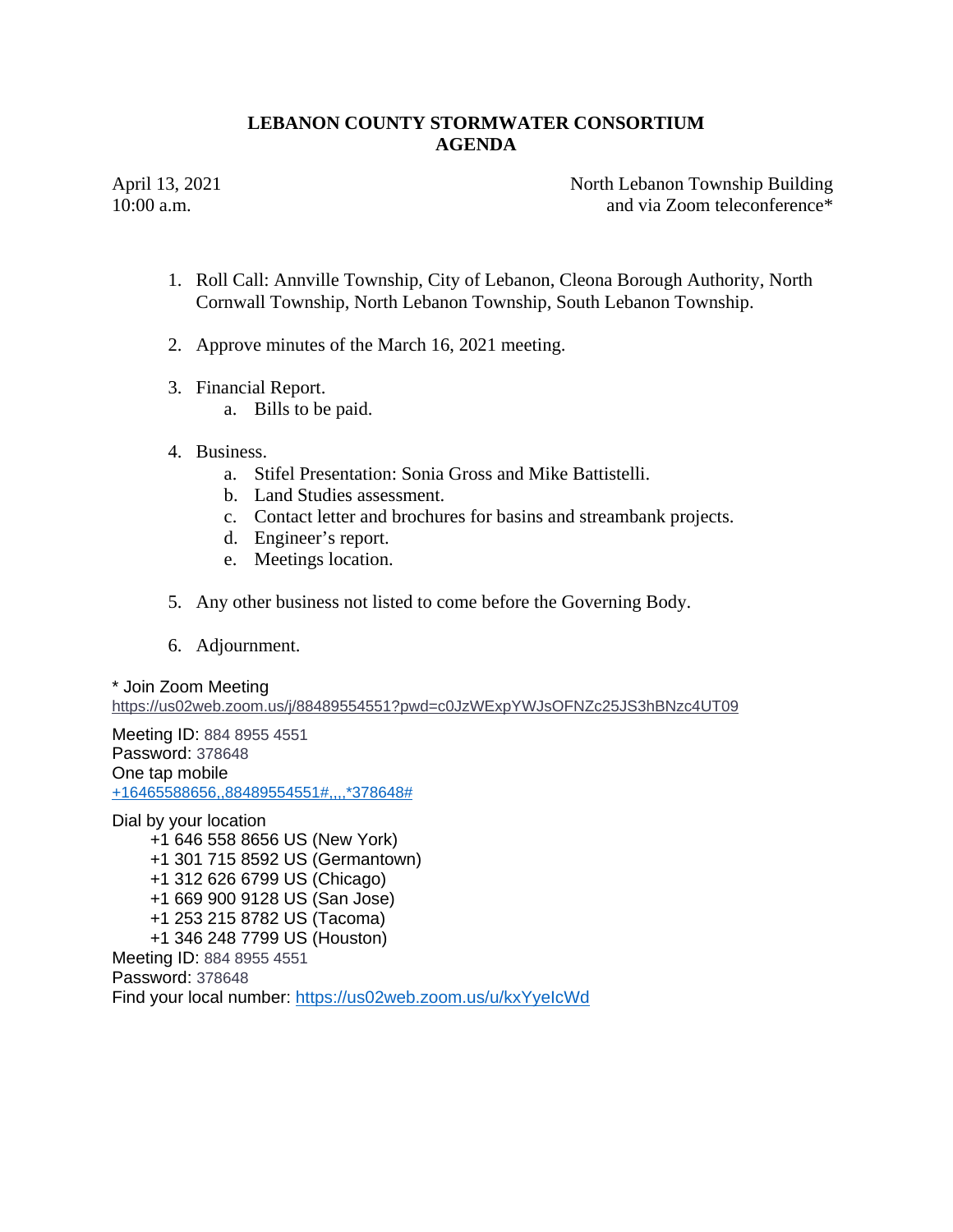May 11, 2021 North Lebanon Township Building 10:00 a.m. **and via Zoom teleconference**\*

- 1. Roll Call: Annville Township, City of Lebanon, Cleona Borough Authority, North Cornwall Township, North Lebanon Township, South Lebanon Township.
- 2. Visitor: Russ Collins of the Quittapahilla Watershed Association re: wetlands.
- 3. Approve minutes of the April 13, 2021 meeting.
- 4. Financial Report.
	- a. Bills to be paid.
	- b. Sample investment policy statement from Stifel.
- 5. Business.
	- a. Engineer's report.
	- b. Right to Know Law compliance officer.
- 6. Any other business not listed to come before the Governing Body.
- 7. Adjournment.

# \*Join Zoom Meeting

| One tap mobile: | US: +13017158592,,87370611006#,,,,*971114# or<br>+13126266799,,87370611006#,,,,*971114# |
|-----------------|-----------------------------------------------------------------------------------------|
| Meeting URL:    | https://us02web.zoom.us/j/87370611006?pwd=SXYwOHQvL2Z1R1RoTm<br>I5UEUwL05udz09          |
| Meeting ID:     | 873 7061 1006                                                                           |
| Passcode:       | 971114                                                                                  |

## **Join by Telephone**

For higher quality, dial a number based on your current location. Dial:

|             | US: +1 301 715 8592 or +1 312 626 6799 or +1 646 558 8656 or +1 253 215 8782<br>or +1 346 248 7799 or +1 669 900 9128 |
|-------------|-----------------------------------------------------------------------------------------------------------------------|
| Meeting ID: | 873 7061 1006                                                                                                         |
| Passcode:   | 971114                                                                                                                |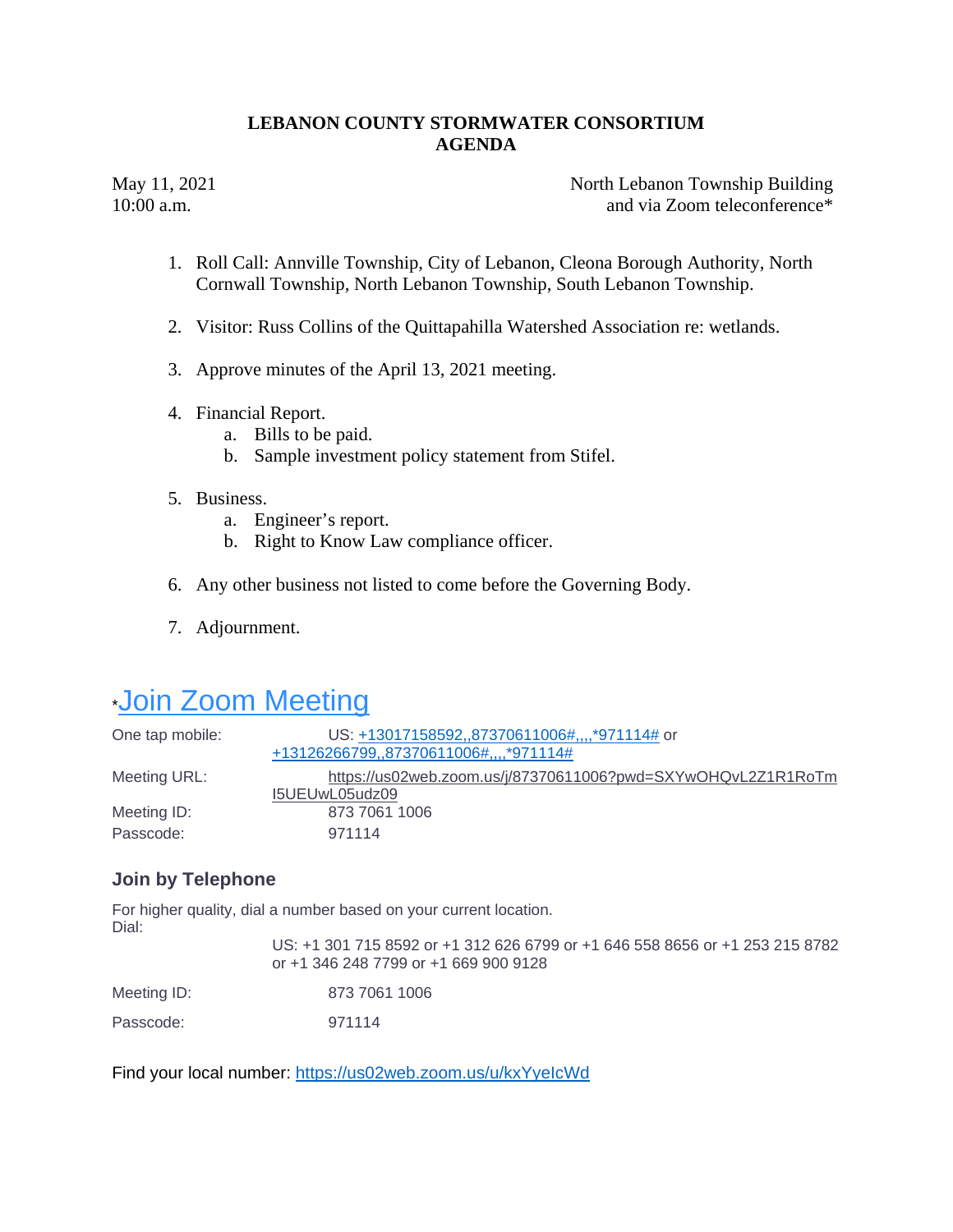June 15, 2021 North Lebanon Township Building 10:00 a.m. **and via Zoom teleconference**\*

- 1. Roll Call: Annville Township, City of Lebanon, Cleona Borough Authority, North Cornwall Township, North Lebanon Township, South Lebanon Township.
- 2. Approve minutes of the May 11, 2021 meeting.
- 3. Financial Report.
	- a. Bills to be paid.
- 4. Business.
	- a. Engineer's report.
	- b. Sample investment policy statement from Stifel.
- 5. Any other business not listed to come before the Governing Body.
- 6. Adjournment.

# **Join Zoom Meeting**

| One tap mobile: | US: +13017158592,,87370611006#,,,,*971114# or<br>+13126266799,,87370611006#,,,,*971114# |
|-----------------|-----------------------------------------------------------------------------------------|
| Meeting URL:    | https://us02web.zoom.us/j/87370611006?pwd=SXYwOHQvL2Z1R1RoTm<br>I5UEUwL05udz09          |
| Meeting ID:     | 873 7061 1006                                                                           |
| Passcode:       | 971114                                                                                  |

## **Join by Telephone**

For higher quality, dial a number based on your current location. Dial:

|             | US: +1 301 715 8592 or +1 312 626 6799 or +1 646 558 8656 or +1 253 215 8782<br>or +1 346 248 7799 or +1 669 900 9128 |
|-------------|-----------------------------------------------------------------------------------------------------------------------|
| Meeting ID: | 873 7061 1006                                                                                                         |
| Passcode:   | 971114                                                                                                                |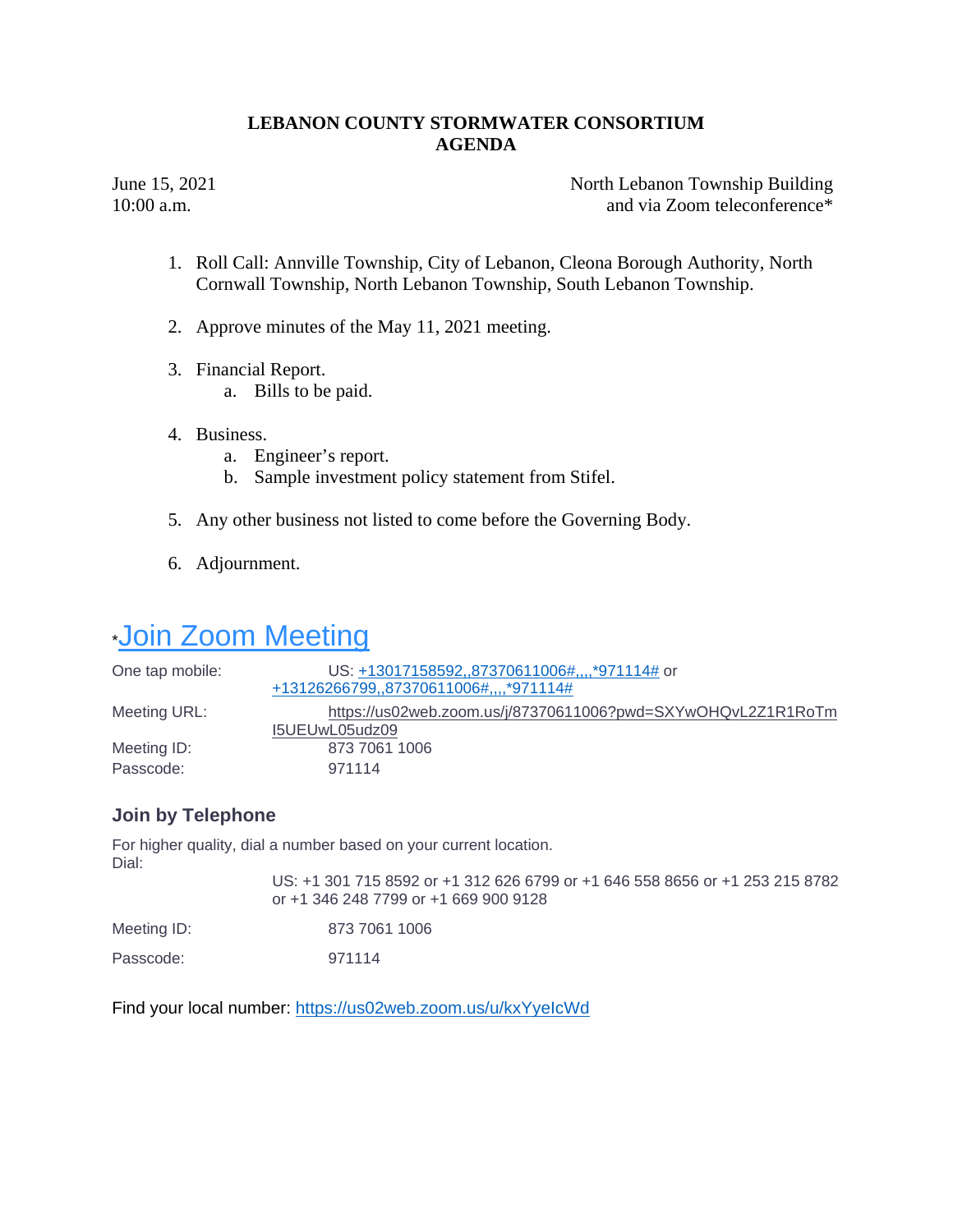July 20, 2021 North Lebanon Township Building 10:00 a.m. **and via Zoom teleconference**\*

- 1. Roll Call: Annville Township, City of Lebanon, Cleona Borough Authority, North Cornwall Township, North Lebanon Township, South Lebanon Township.
- 2. Visitors. a. Mike Battistelli, Stifel
- 3. Approve minutes of the June 15, 2021 meeting.
- 4. Financial Report. a. Bills to be paid.
- 5. Business. a. Engineer's report.
- 6. Any other business not listed to come before the Governing Body.
- 7. Adjournment.

## **Join Zoom Meeting**

| One tap mobile: | US: +16465588656,,81197895982#,,,,*510760# or<br>+13017158592,,81197895982#,,,,*510760# |
|-----------------|-----------------------------------------------------------------------------------------|
| Meeting URL:    | https://us02web.zoom.us/j/81197895982?pwd=R0w0d1V1WjRZd2Y0Q0Y<br>rSm0zWXRtUT09          |
| Meeting ID:     | 811 9789 5982                                                                           |
| Passcode:       | 510760                                                                                  |

## **Join by Telephone**

For higher quality, dial a number based on your current location. Dial:

US: +1 646 558 8656 or +1 301 715 8592 or +1 312 626 6799 or +1 669 900 9128 or +1 253 215 8782 or +1 346 248 7799

| Meeting ID: | 811 9789 5982 |
|-------------|---------------|
|             |               |

Passcode: 510760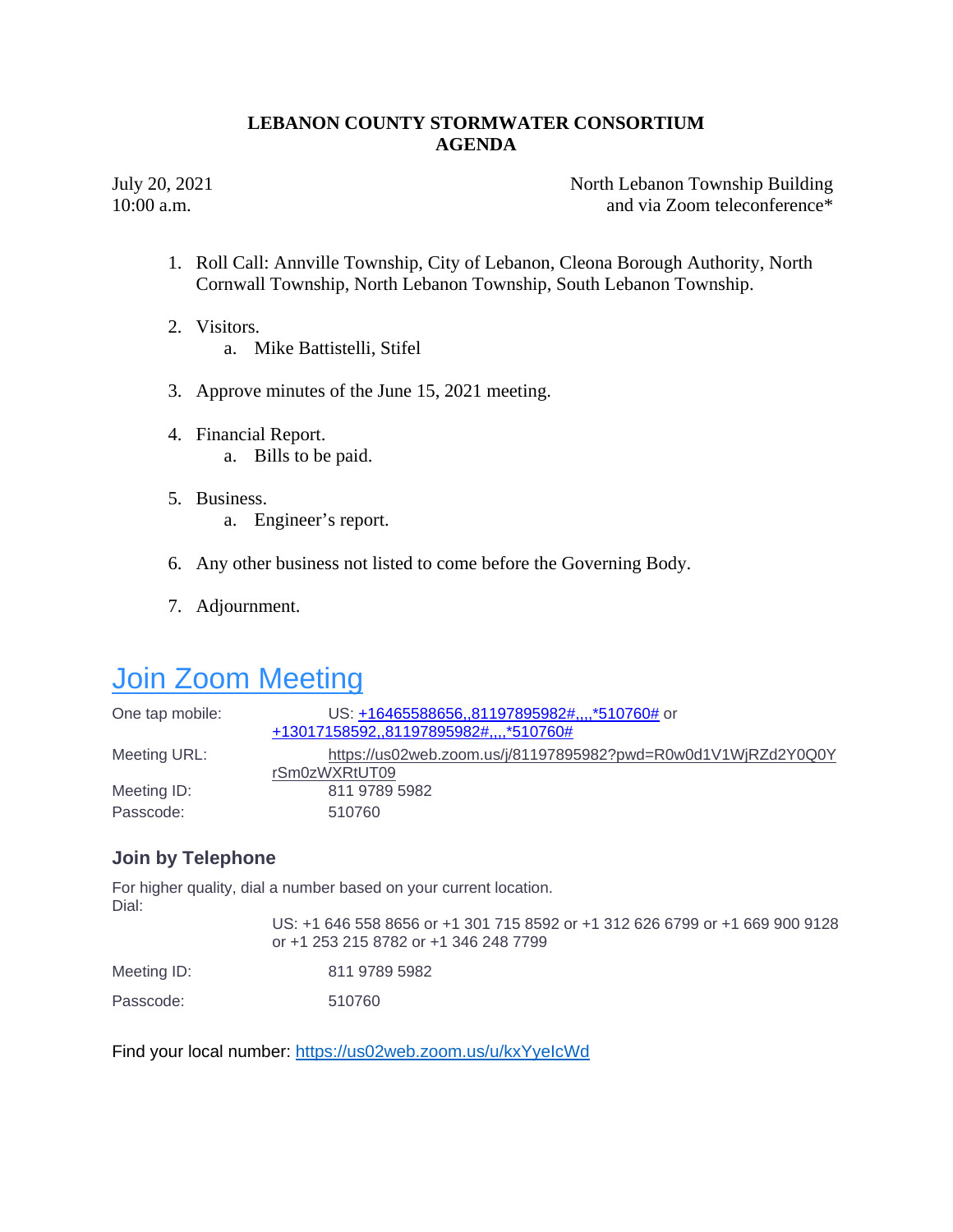### **LEBANON COUNTY STORMWATER CONSORTIUM ANNUAL MEETING AGENDA**

August 17, 2021 North Lebanon Township Building 10:00 a.m. 725 Kimmerlings Road And via Zoom teleconference\*

- 1. Roll Call: Annville Township, City of Lebanon, Cleona Borough Authority, North Cornwall Township, North Lebanon Township, South Lebanon Township.
- 2. Visitors.
	- a. Stifel Advisors and Ziegler Capital Management.
- 3. Approve minutes of the July 20, 2021 meeting.
- 4. Financial Report.
	- a. Approve bills to be paid.
- 5. Annual Business.
	- a. Presentation and approval of Progress Report.
	- b. Presentation and approval of Action Plan including BMP Projects for 2022.
	- c. Presentation and approval of Budget.
	- d. Establish dates\* for meetings in 2022 location and method.
	- e. Presentation and approval of PRP Report by SESI.
- 6. Regular Business.
	- a. Engineer's report.
- 7. Any other business not listed to come before the Governing Body.
- 8. Adjournment.

\*Join Zoom Meeting https://us02web.zoom.us/j/82248918598?pwd=dW92OHZQTURHZldhOGNIMjQrN0x0 UT09 Meeting ID: 822 4891 8598 Passcode: 891809 Join by Telephone: 1-646-558-8656 or 1-301-715-8592

|                        | *The third Tuesdays of 2022 are: |                                                 |          |        |         |
|------------------------|----------------------------------|-------------------------------------------------|----------|--------|---------|
| January 18 February 15 |                                  | March 15                                        | April 19 | May 17 | June 21 |
| July 19                | August 16                        | September 20 October 18 November 15 December 20 |          |        |         |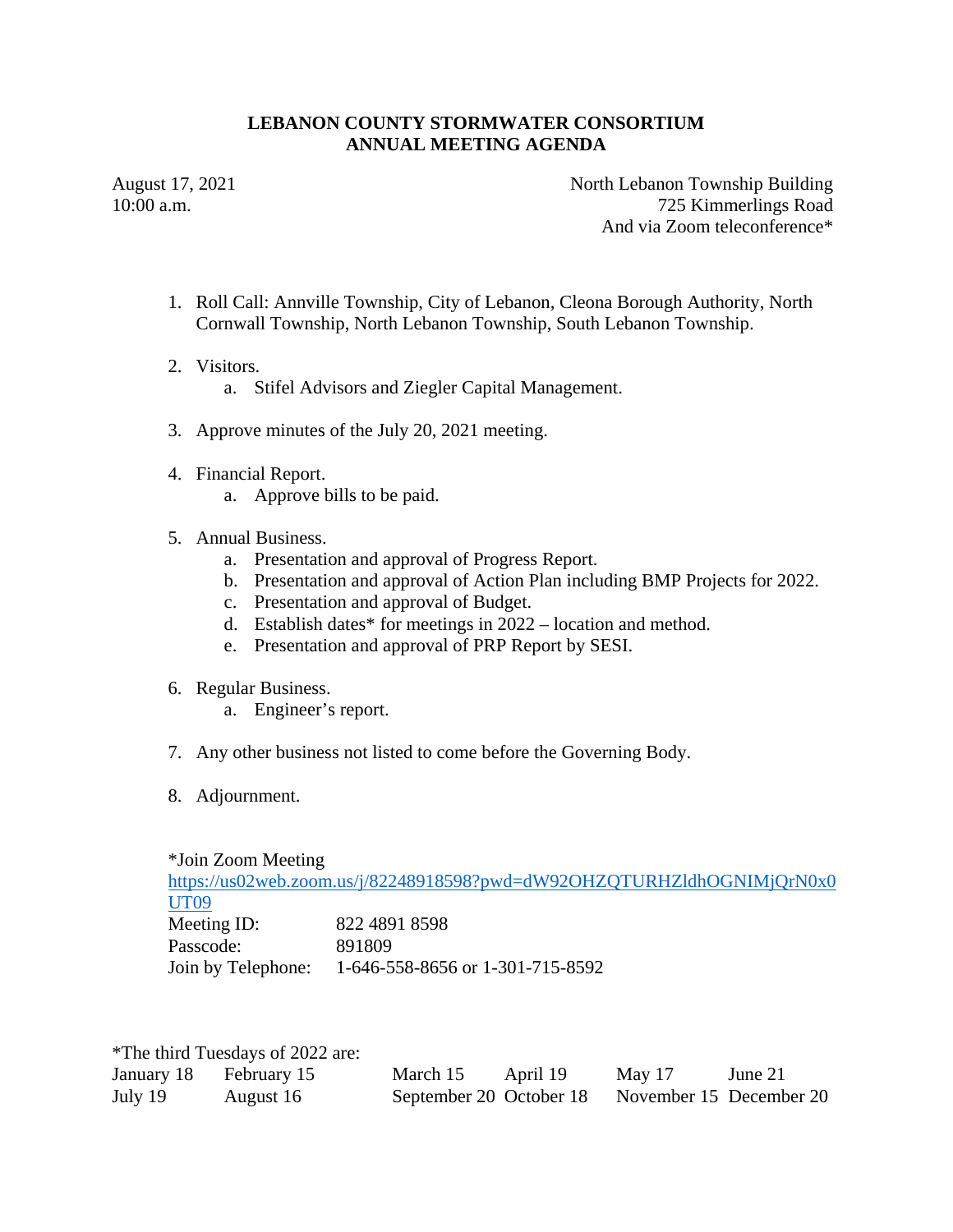September 21, 2021 North Lebanon Township Building 10:00 a.m. **and via Zoom teleconference**\*

- 1. Roll Call: Annville Township, City of Lebanon, Cleona Borough Authority, North Cornwall Township, North Lebanon Township, South Lebanon Township.
- 2. Approve minutes of the August 17, 2021 annual meeting. [action]
- 3. Financial Report. [discussion/action] a. Bills to be paid. [action]
- 4. Business.
	- a. Discussion regarding Stifel account associated persons requirement / RACL management / Consortium's legal status [discussion/action]
	- b. Engineer's report. [discussion/action]
- 5. Public comment. [discussion]
- 6. Adjournment.

# Join Zoom Meeting

| One tap mobile: | US: +13017158592, 85755381393#, 478862# or<br>+13126266799,,85755381393#,,,,*178862# |
|-----------------|--------------------------------------------------------------------------------------|
| Meeting URL:    | https://us02web.zoom.us/j/85755381393?pwd=WjNKeEEyU0lsSW9Od3k<br>vc2NPRE9pUT09       |
| Meeting ID:     | 857 5538 1393                                                                        |
| Passcode:       | 178862                                                                               |

## Join by Telephone

For higher quality, dial a number based on your current location. Dial:

US: +1 301 715 8592 or +1 312 626 6799 or +1 646 558 8656 or +1 253 215 8782 or +1 346 248 7799 or +1 669 900 9128

| Meeting ID: |  | 857 5538 1393 |  |
|-------------|--|---------------|--|
|-------------|--|---------------|--|

Passcode: 178862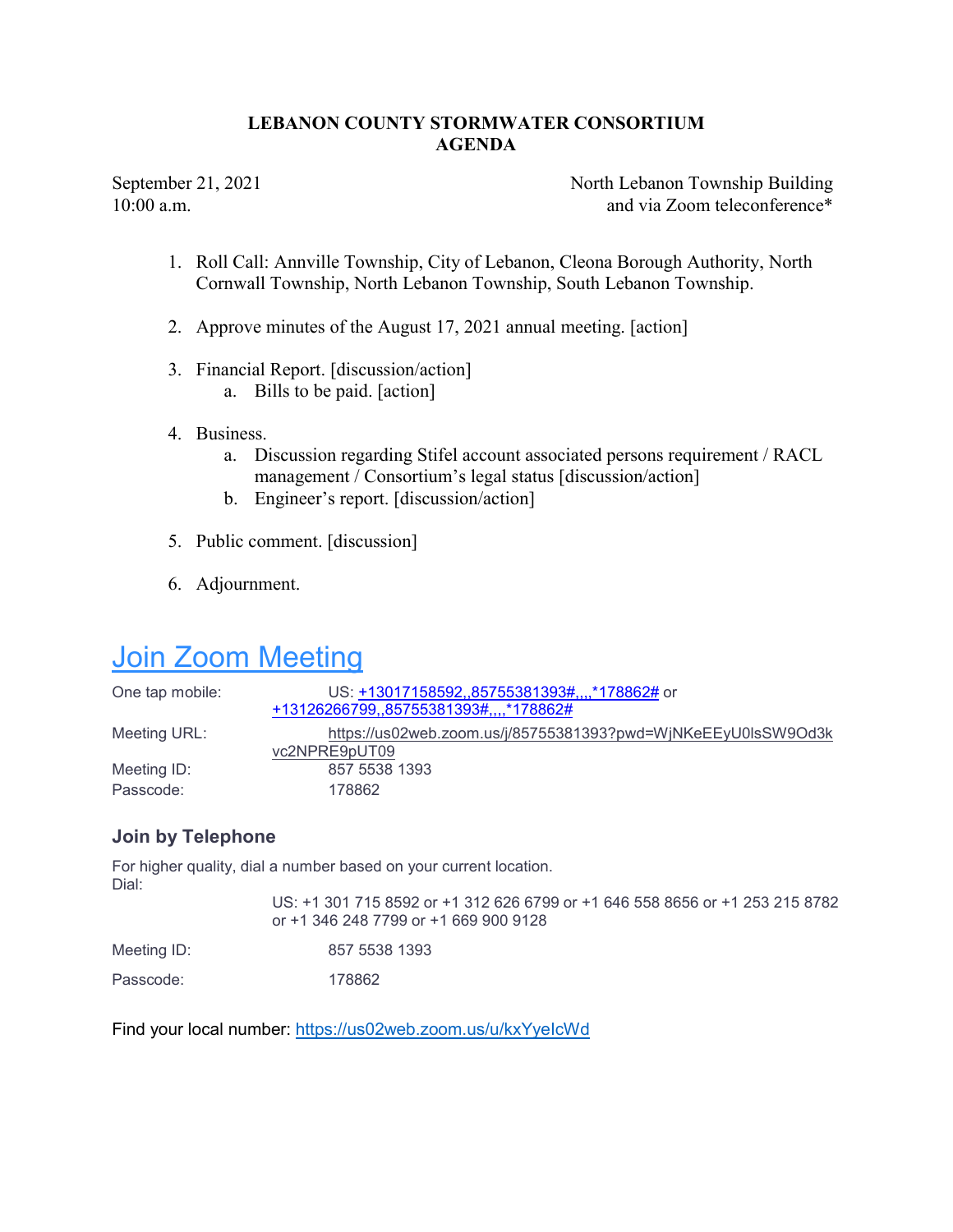October 19, 2021 North Lebanon Township Building 10:00 a.m. **and via Zoom teleconference**\*

- 1. Roll Call: Annville Township, City of Lebanon, Cleona Borough Authority, North Cornwall Township, North Lebanon Township, South Lebanon Township.
- 2. Approve minutes of the September 21, 2021 annual meeting. [action]
- 3. Financial Report. [discussion/action] a. Bills to be paid. [action]
- 4. Business. a. Engineer's report. [discussion/action]
- 5. Public comment. [discussion]
- 6. Adjournment.

## **Join Zoom Meeting**

| One tap mobile: | US: +13017158592,,84524618790#,,*395086# or<br>+13126266799,,84524618790#,,,,*395086# |
|-----------------|---------------------------------------------------------------------------------------|
| Meeting URL:    | https://us02web.zoom.us/j/84524618790?pwd=VG1vWE8zVUpCS1NtMk<br>RMd3h3SGY2Zz09        |
| Meeting ID:     | 845 2461 8790                                                                         |
| Passcode:       | 395086                                                                                |